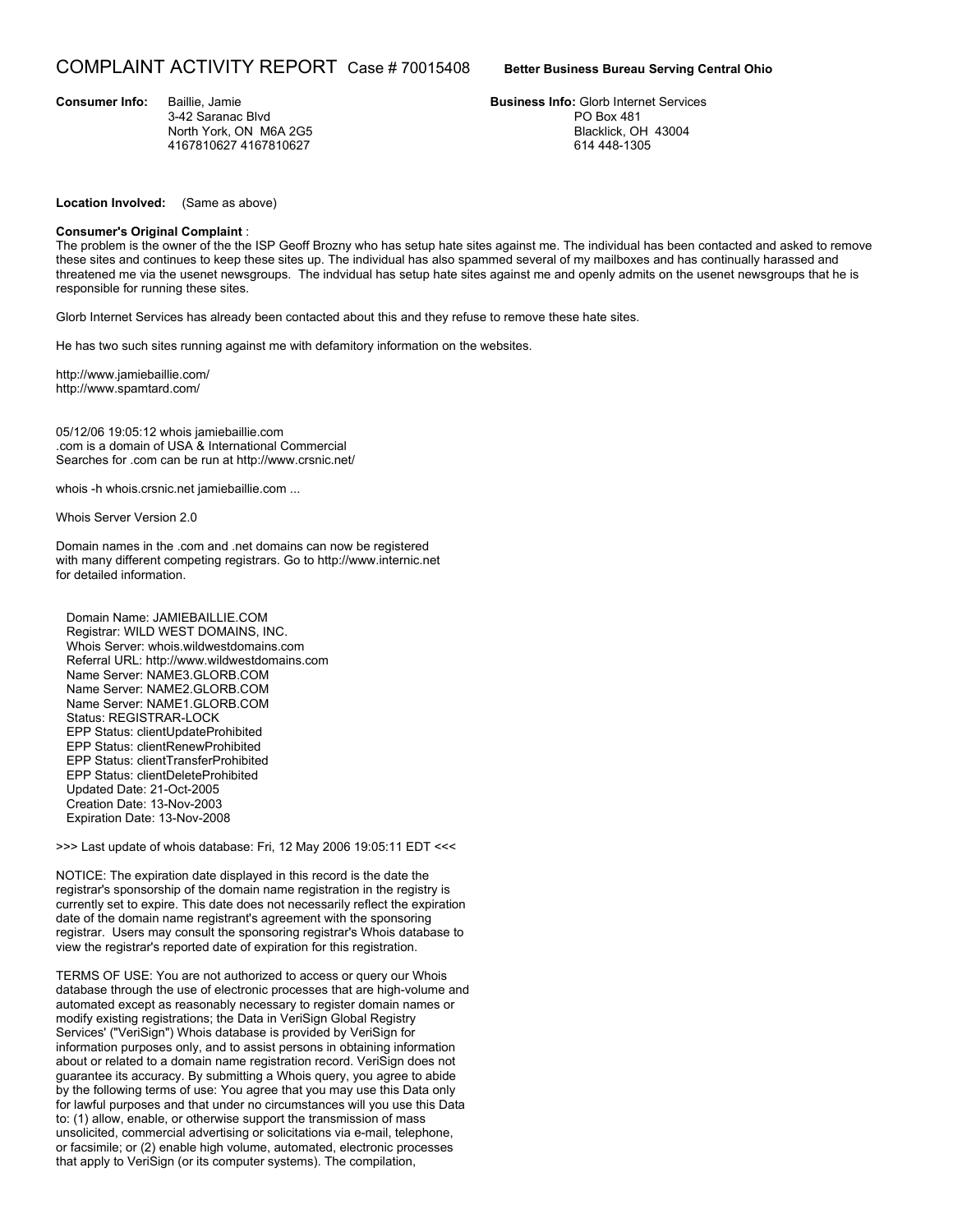repackaging, dissemination or other use of this Data is expressly prohibited without the prior written consent of VeriSign. You agree not to use electronic processes that are automated and high-volume to access or query the Whois database except as reasonably necessary to register domain names or modify existing registrations. VeriSign reserves the right to restrict your access to the Whois database in its sole discretion to ensure operational stability. VeriSign may restrict or terminate your access to the Whois database for failure to abide by these terms of use. VeriSign reserves the right to modify these terms at any time.

The Registry database contains ONLY .COM, .NET, .EDU domains and Registrars. Redirecting to WILD WEST DOMAINS, INC.

whois -h whois.wildwestdomains.com jamiebaillie.com ... The data contained in this Registrar's Whois database,

while believed by the company to be reliable, is provided "as is" with no guarantee or warranties regarding its accuracy. This information is provided for the sole purpose of assisting you in obtaining information about domain name registration records. Any use of this data for any other purpose is expressly forbidden without the prior written permission of the Registrar. By submitting an inquiry, you agree to these terms of usage and limitations of warranty.

In particular, you agree not to use this data to allow, enable, or otherwise make possible, dissemination or collection of this data, in part or in its entirety, for any purpose, such as the transmission of unsolicited advertising and solicitations of any kind, including spam.

You further agree not to use this data to enable high volume, automated or robotic electronic processes designed to collect or compile this data for any purpose, including mining this data for your own personal or commercial purposes.

Please note: the owner of the domain name is specified in the "registrant" field.

In most cases, the Registrar is not the owner of domain names listed in this database.

Registrant:

Jamie Baillie Is A Spammer PO Box 481 Blacklick, Ohio 43004-0481 United States

Registered through: JustThe.net Domain Name: JAMIEBAILLIE.COM

Created on: 13-Nov-03 Expires on: 13-Nov-08 Last Updated on: 21-Oct-05

Administrative Contact:

Brozny, Geoff lamie@jamiebaillie.com Jamie Baillie Is A Spammer PO Box 481 Blacklick, Ohio 43004-0481 United States 6144481305 Fax --

Technical Contact:

Brozny, Geoff lamie@jamiebaillie.com Jamie Baillie Is A Spammer PO Box 481 Blacklick, Ohio 43004-0481 United States 6144481305 Fax --

Domain servers in listed order:

NAME1.GLORB.COM NAME2.GLORB.COM NAME3.GLORB.COM

05/12/06 19:12:14 whois spamtard.com .com is a domain of USA & International Commercial Searches for .com can be run at http://www.crsnic.net/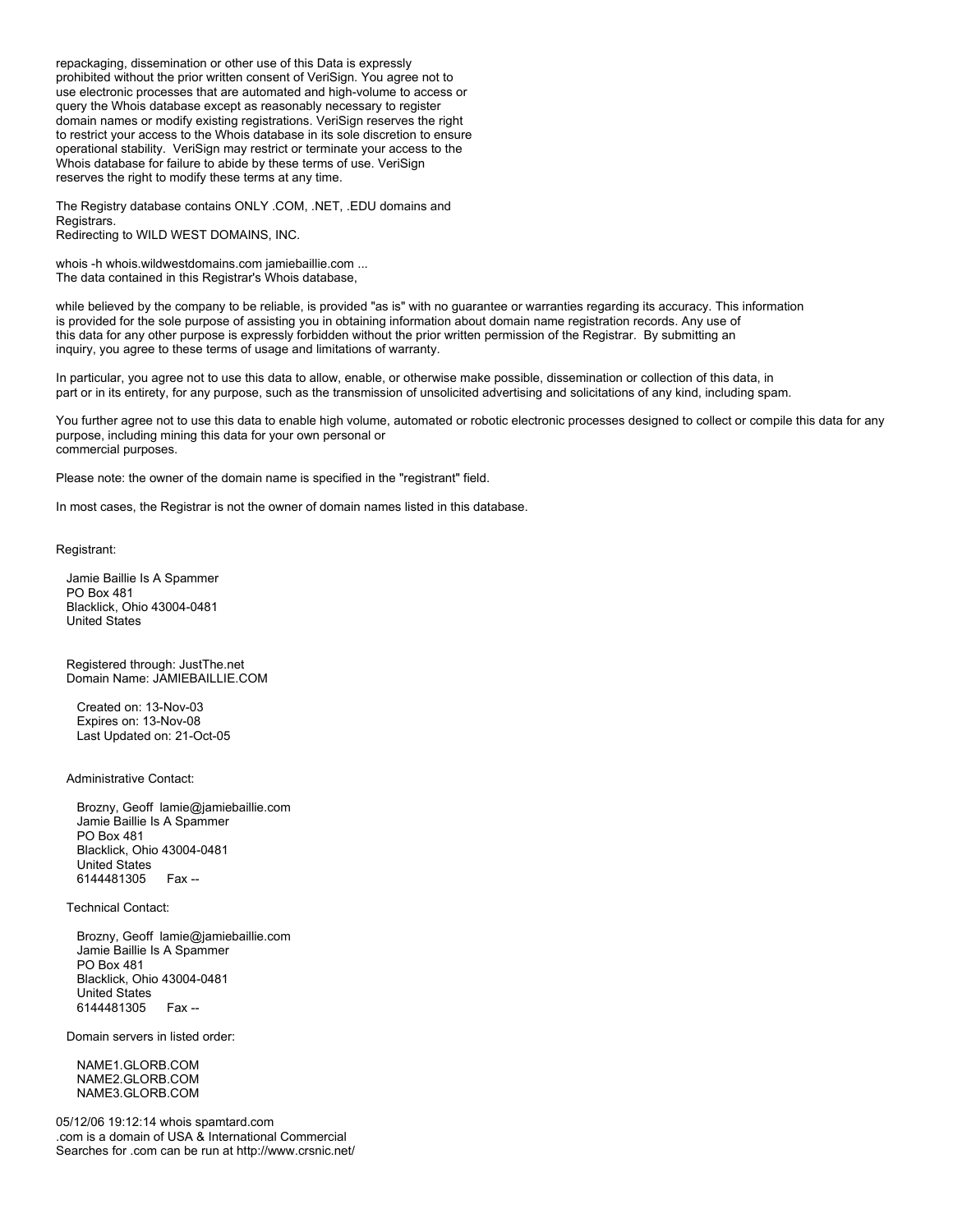whois -h whois.crsnic.net spamtard.com ...

Whois Server Version 2.0

Domain names in the .com and .net domains can now be registered with many different competing registrars. Go to http://www.internic.net for detailed information.

Domain Name: SPAMTARD.COM Registrar: WILD WEST DOMAINS, INC. Whois Server: whois.wildwestdomains.com Referral URL: http://www.wildwestdomains.com Name Server: NAME3.GLORB.COM Name Server: NAME2.GLORB.COM Name Server: NAME1.GLORB.COM Status: REGISTRAR-LOCK EPP Status: clientDeleteProhibited EPP Status: clientRenewProhibited EPP Status: clientTransferProhibited EPP Status: clientUpdateProhibited Updated Date: 29-Apr-2006 Creation Date: 29-Apr-2006 Expiration Date: 29-Apr-2008

>>> Last update of whois database: Fri, 12 May 2006 19:12:16 EDT <<<

NOTICE: The expiration date displayed in this record is the date the registrar's sponsorship of the domain name registration in the registry is currently set to expire. This date does not necessarily reflect the expiration date of the domain name registrant's agreement with the sponsoring registrar. Users may consult the sponsoring registrar's Whois database to view the registrar's reported date of expiration for this registration.

TERMS OF USE: You are not authorized to access or query our Whois database through the use of electronic processes that are high-volume and automated except as reasonably necessary to register domain names or modify existing registrations; the Data in VeriSign Global Registry Services' ("VeriSign") Whois database is provided by VeriSign for information purposes only, and to assist persons in obtaining information about or related to a domain name registration record. VeriSign does not guarantee its accuracy. By submitting a Whois query, you agree to abide by the following terms of use: You agree that you may use this Data only for lawful purposes and that under no circumstances will you use this Data to: (1) allow, enable, or otherwise support the transmission of mass unsolicited, commercial advertising or solicitations via e-mail, telephone, or facsimile; or (2) enable high volume, automated, electronic processes that apply to VeriSign (or its computer systems). The compilation, repackaging, dissemination or other use of this Data is expressly prohibited without the prior written consent of VeriSign. You agree not to use electronic processes that are automated and high-volume to access or query the Whois database except as reasonably necessary to register domain names or modify existing registrations. VeriSign reserves the right to restrict your access to the Whois database in its sole discretion to ensure operational stability. VeriSign may restrict or terminate your access to the Whois database for failure to abide by these terms of use. VeriSign reserves the right to modify these terms at any time.

The Registry database contains ONLY .COM, .NET, .EDU domains and Registrars.

Redirecting to WILD WEST DOMAINS, INC.

whois -h whois.wildwestdomains.com spamtard.com ... The data contained in this Registrar's Whois database,

while believed by the company to be reliable, is provided "as is"

with no guarantee or warranties regarding its accuracy. This information is provided for the sole purpose of assisting you in obtaining information about domain name registration records. Any use of this data for any other purpose is expressly forbidden without the prior written permission of the Registrar. By submitting an inquiry, you agree to these terms of usage and limitations of warranty.

In particular, you agree not to use this data to allow, enable, or otherwise make possible, dissemination or collection of this data, in part or in its entirety, for any purpose, such as the transmission of unsolicited advertising and solicitations of any kind, including spam.

You further agree not to use this data to enable high volume, automated or robotic electronic processes designed to collect or compile this data for any purpose, including mining this data for your own personal or commercial purposes.